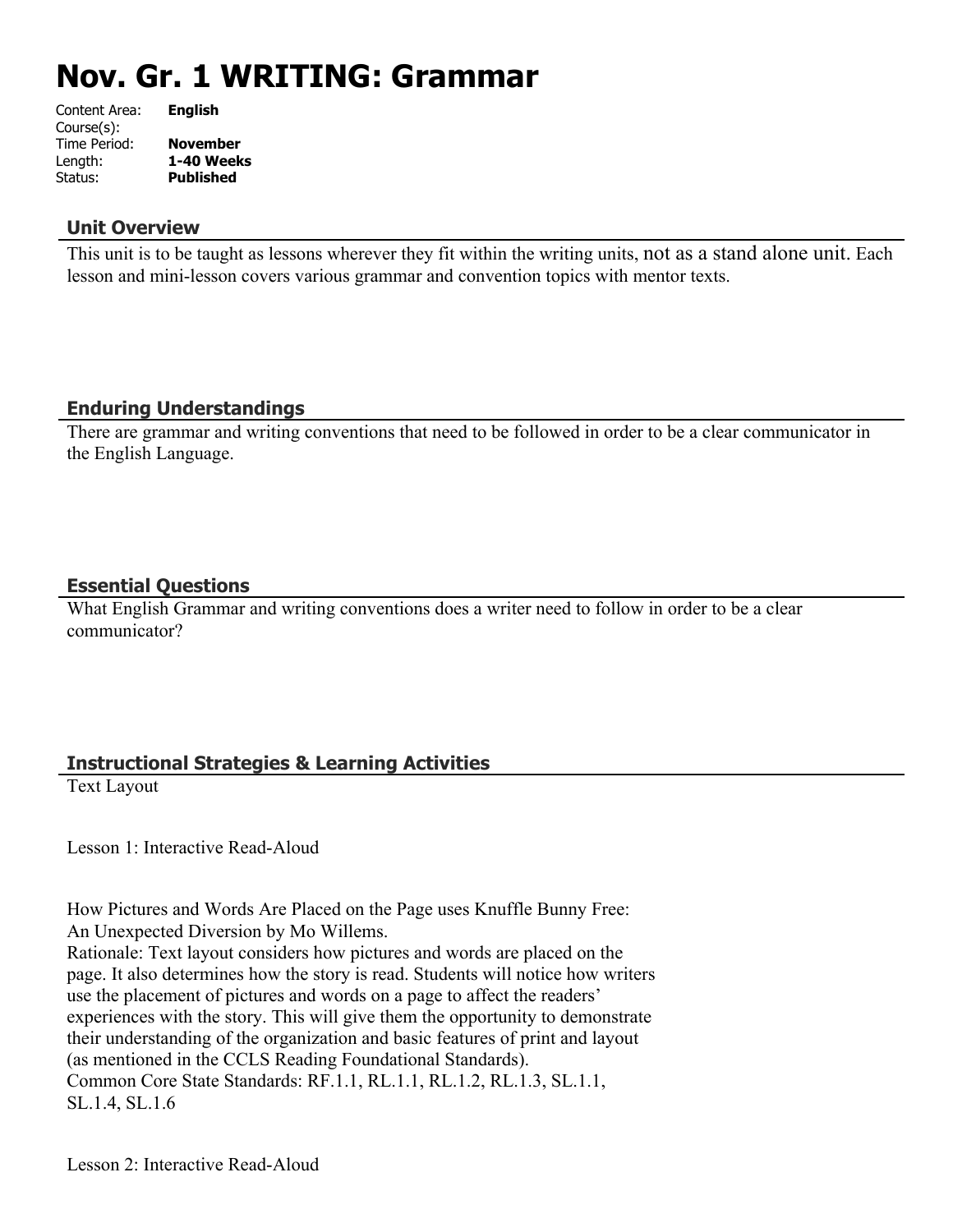Features Matter! uses Giraffes Can't Dance by Giles Andreae and Knuffle Bunny Free: An Unexpected Diversion by Mo Willems. Rationale: Writers use a variety of different fonts and features of type in order to enhance or convey different meanings. Students will learn how text formats such as writing words in shapes and text features such as boldface, capitalization, and italics convey particular meanings and emotions in a story. Common Core State Standards: RF.1.1, RL.1.1, RL.1.2, RL.1.3, SL.1.1, SL.1.4, SL.1.6

Lesson 3: Mini-Lesson

It's All Part of the Plan uses Knuffle Bunny Free: An Unexpected Diversion by Mo Willems.

Rationale: Writers consider the layout and organization of letters, words, sentences, and pictures when they plan their stories. Students will look in their Writing Folders to select an idea and then consider how to use pictures, text features, and words to best express their thinking.

Common Core State Standards: RF.1.1, RL.1.1, RL.1.2, RL.1.3, SL.1.1, SL.1.4, SL.1.6, W.1.3, W.1.8

# THE FUNDAMENTALS OF

GRAMMAR AND CONVENTIONS

Capitalization

Lesson 1: Interactive Read-Aloud

When to Use Capital Letters uses Read Anything Good Lately? by Susan Allen and Jane Lindaman.

Rationale: Writers use uppercase and lowercase letters in their writing to represent different kinds of words, names,

and titles. Students will learn to recognize that there are certain kinds of words that need to begin with capital, or

uppercase, letters.

Common Core State Standards: RL.1.1, RL.1.3, SL.1.1, SL.1.4, SL.1.6, L.1.1, L.1.2

Lesson 2: Mini-Lesson

Using Capital Letters uses Read Anything Good Lately? by Susan Allen and Jane Lindaman.

Rationale: Students have learned to use a capital letter for the first word of a sentence, the word "I," and their first

and last names. Students will review the rules for capitalization and practice using capital letters correctly. **Students** 

will also remember to use capital letters for dates and names of people.

Common Core State Standards: RL.1.1, RL.1.3, SL.1.1, SL.1.4, SL.1.6, L.1.1, L.1.2

Punctuation

Lesson 1: Interactive Read-Aloud

All the Right Questions Have Question Marks uses How Are You Peeling? by Saxton Freymann and Joost Elffers.

Rationale: Writers use question marks at the end of sentences when they are asking questions that need answers

or when they are seeking information. Students will recognize how writers and illustrators use question marks at the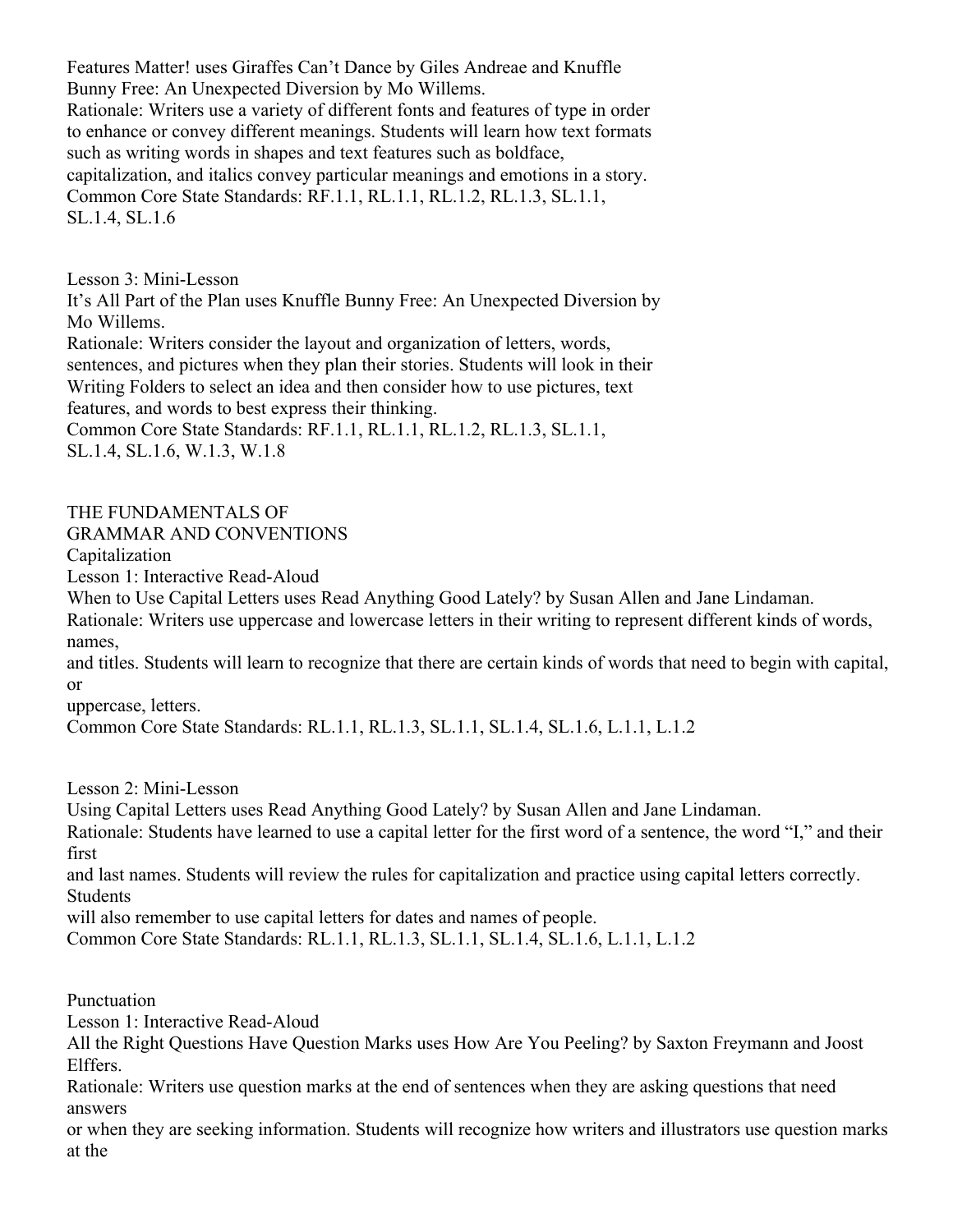end of sentences in order to ask questions and get information. Common Core State Standards: RL.1.1, RL.1.3, SL.1.1, SL.1.4, SL.1.6, L.1.2

Lesson 2: Interactive Read-Aloud

Exclamation Points Are Exciting! uses I Love My New Toy! by Mo Willems.

Rationale: Writers use exclamation points at the end of sentences when they want to convey the emotion of excitement. The exclamation point shows that the statement should be read and interpreted energetically and expressively. Students will be introduced to exclamation points and how to use them in their own writing. Common Core State Standards: RL.1.1, RL.1.3, SL.1.1, SL.1.4, SL.1.6, L.1.2

Lesson 3: Mini-Lesson

The End Is Important, Too! uses I Love My New Toy! by Mo Willems, How Are You Peeling? by Saxton Freymann

and Joost Elffers, and a teacher-created text.

Rationale: Writers use end mark punctuation to convey meaning and to help their readers understand what they've

written. Students will discover the many uses of end mark punctuation and will recognize the effects it has on the

way a sentence or text is read.

Common Core State Standards: RL.1.1, RL.1.3, SL.1.1, SL.1.4, SL.1.6, L.1.2

#### THE FUNDAMENTALS OF GRAMMAR AND CONVENTIONS

Lesson 4: Mini-Lesson

Commas Are Important, Too! uses How Are You Peeling? by Saxton Freymann and Joost Elffers.

Rationale: Writers use commas to separate thoughts or ideas in a sentence or to use when writing dates. Students

will learn when to use a comma and observe when it's included in dates and sentences that contain a list or series

of thoughts or ideas.

Common Core State Standards: RL.1.1, RL.1.3, SL.1.1, SL.1.4, SL.1.6, L.1.2

Parts of Speech Lesson 1: Mini-Lesson All Kinds of Nouns uses Knuffle Bunny Free: An Unexpected Diversion by Mo Willems and the shared text "Bernie the Elephant." Rationale: Writers learn about parts of speech to inform the choices they make when sharing their ideas in written and spoken form. Students will learn about nouns (or naming words), specifically discussing common nouns and proper nouns.

Common Core State Standards: RL.1.1, RL.1.3, SL.1.1, SL.1.4, SL.1.6, L.1.1

Lesson 2: Interactive Read-Aloud

Let's Learn About Verbs uses If You Were a Verb by Michael Dahl and the shared text "Identifying the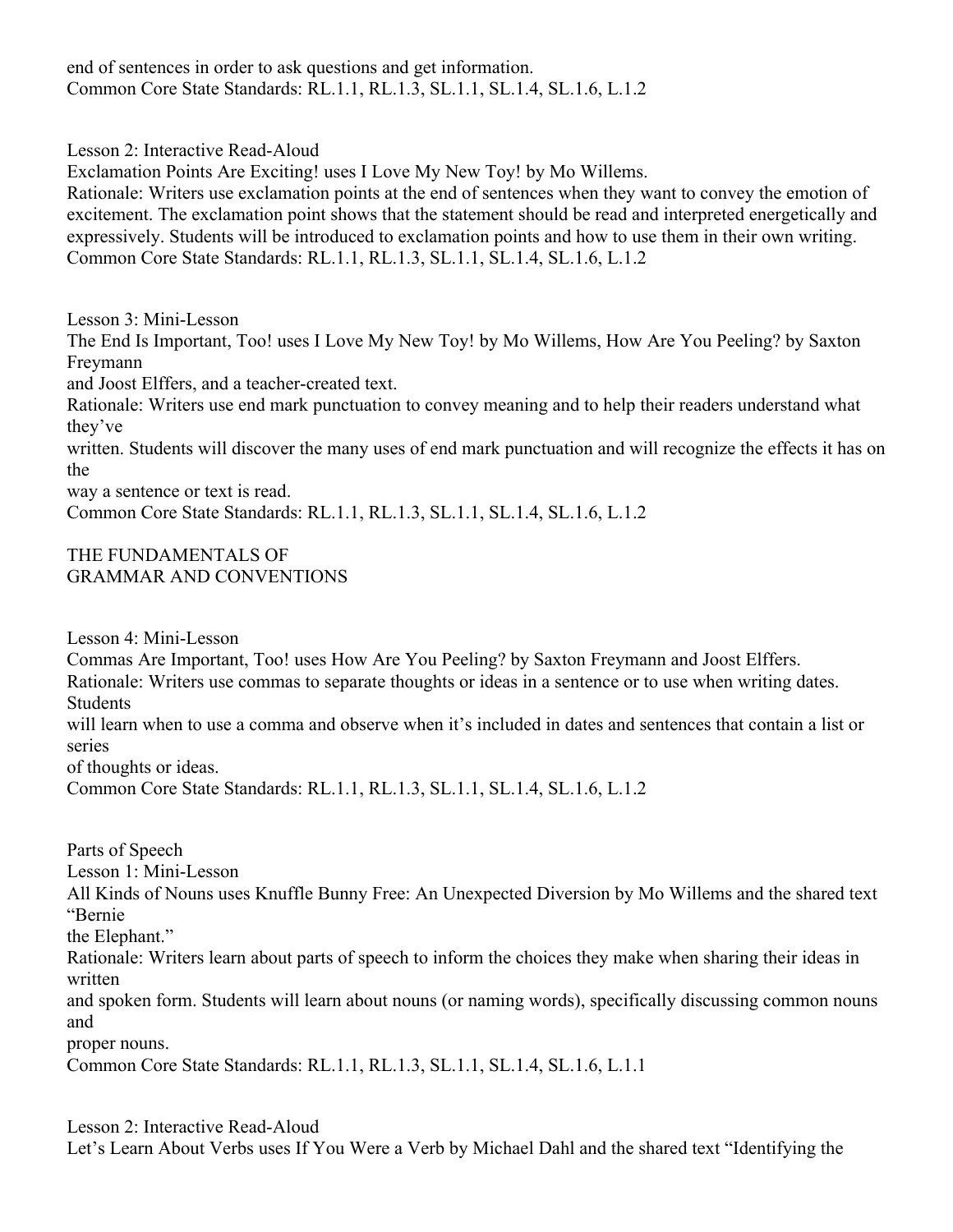Action:

Batter Un!"

Rationale: A verb is an action word. Writers use verbs to tell their readers what is happening. Students will learn

how to recognize verbs, how writers use them to show action, and the important role they play in sentences. Common Core State Standards: RL.1.1, RL.1.3, SL.1.1, SL.1.4, SL.1.6, L.1.1

Lesson 3: Mini-Lesson

Let's Learn About Prepositions uses the shared text "My Birthday."

Rationale: Writers use prepositions to help readers understand their thoughts. They use them to make sentences

longer, to tell where and when something happened, and to add clarity to their texts. Students will practice identifying prepositions and prepositional phrases and will apply this knowledge to their own writing. Common Core State Standards: RL.1.1, RL.1.3, SL.1.1, SL.1.4, SL.1.6, L.1.1, W.1.3

Lesson 4: Interactive Read-Aloud

Delightful, Descriptive Adjectives uses If You Were an Adjective by Michael Dahl.

Rationale: Writers use adjectives to describe the nouns they write about. Students will discover that adjectives describe nouns and make sentences come alive by creating images and evoking emotions for readers. Common Core State Standards: RL.1.1, RL.1.3, SL.1.1, SL.1.4, SL.1.6, L.1.1

Lesson 5: Interactive Read-Aloud

Modifiers Let Us See Images uses Rain by Manya Stojic.

Rationale: A modifier is a word or phrase that acts like an adjective or an adverb. Modifiers spice up sentences with extra details. Students will notice how modifiers that are connected to the senses help readers "see" and "experience" a description.

Common Core State Standards: RL.1.1, RL.1.3, SL.1.1, SL.1.4, SL.1.6, L.1.1

Lesson 6: Mini-Lesson

Magnificent Modifiers uses Rain by Manya Stojic.

Rationale: Writers create sentences that will appeal to their readers. Students will continue to examine the use of

modifiers when listening or reading and then try them out in their own writing in order to make their sentences snappy.

Common Core State Standards: RL.1.1, RL.1.3, SL.1.1, SL.1.4, SL.1.6, L.1.1, W.1.3

Lesson 7: Mini-Lesson

Grammar Tips uses sample sentences to discuss adjectives, nouns, and verbs.

Rationale: Writers use interesting sentences to engage their readers. Students will continue to learn some basic rules and get some tips about how to construct an exciting, interesting sentence. Then they will practice using adjectives, nouns, and verbs correctly and effectively in their own writing. Common Core State Standards: RL.1.1, RL.1.3, SL.1.1, SL.1.4, SL.1.6, L.1.1

Sentence Structure Lesson 1: Interactive Read-Aloud The Structure of Sentences uses My Big Brother by Valorie Fisher.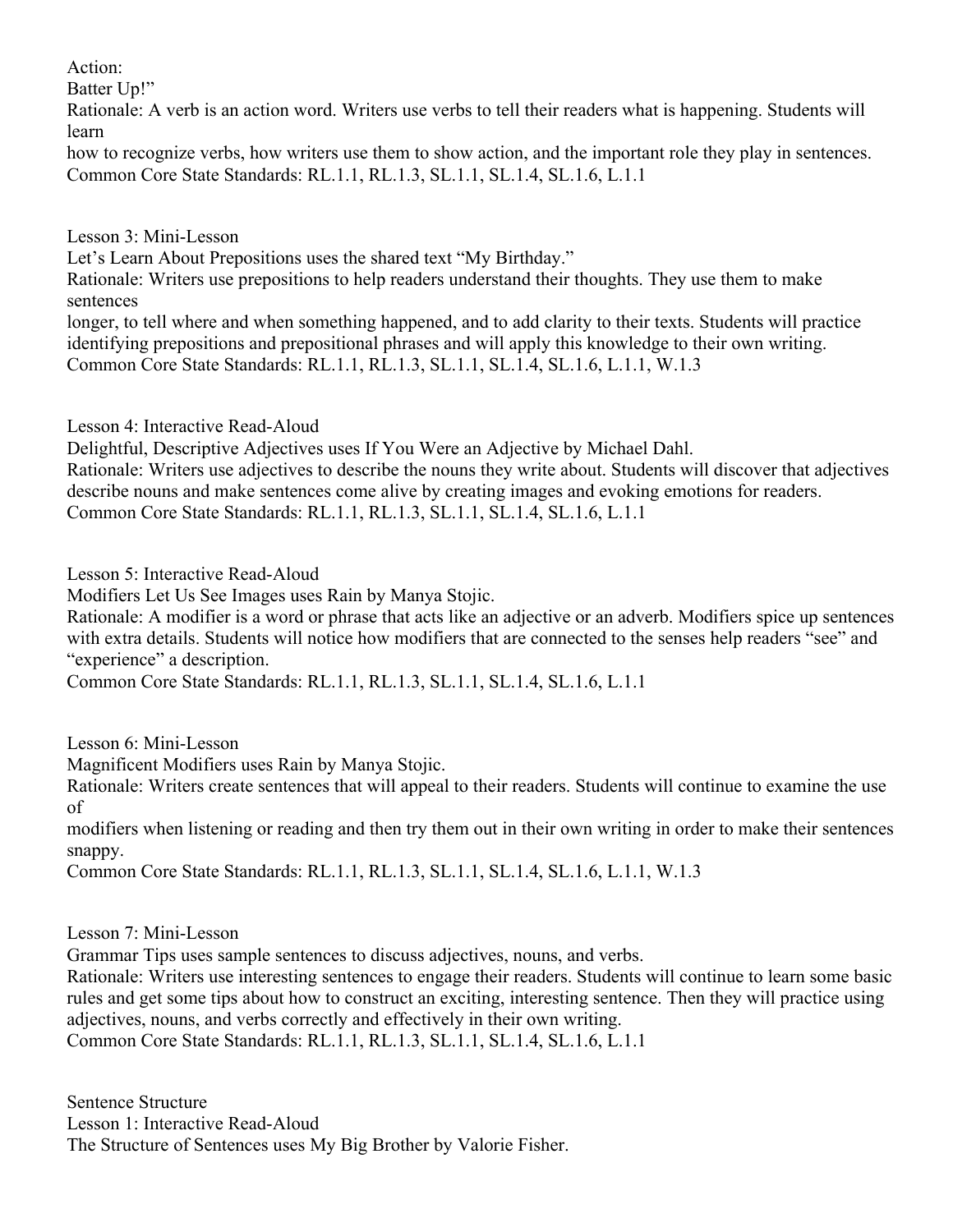Rationale: A sentence has two basic parts: a subject and a verb. The subject is who or what the sentence is about.

The verb tells what the subject does. It is an action word. Students will learn how to identify subjects and verbs in

sentences.

Common Core State Standards: RL.1.1, RL.1.3, SL.1.1, SL.1.4, SL.1.6, L.1.1, W.1.3

Lesson 2: Interactive Read-Aloud

Clear Ideas and Interesting Structure uses My Garden by Kevin Henkes.

Rationale: Writers structure their stories so readers can follow and enjoy them. Some writers even use descriptive

lists to organize their writing. Students will discover how a list structure allows writers to explore and share a theme

in depth.

Common Core State Standards: RL.1.1, RL.1.3, SL.1.1, SL.1.4, SL.1.6, L.1.1, W.1.3

Lesson 3: Mini-Lesson

Sentences Make Sense! uses My Big Brother by Valorie Fisher and My Garden by Kevin Henkes. Rationale: The power of conventional sentence structure can be seen in simple sentences that reflect a subject (noun) and the action (verb) that's linked to the subject. Students will notice this structure as well as how writers

vary their sentence lengths.

Common Core State Standards: RL.1.1, RL.1.3, SL.1.1, SL.1.4, SL.1.6, L.1.1, W.1.3

Lesson 4: Mini-Lesson

Telling a Story That Makes Sense uses My Garden by Kevin Henkes and the shared text "How to Take Care of a

Sunflower."

Rationale: Writers use a variety of story structures depending on the story they have to tell. One common way to

tell a story is to relate events in the order in which they happened. Students will work with a partner to tell a story

with a focused sequence and order.

Common Core State Standards: RL.1.1, RL.1.3, SL.1.1, SL.1.4, SL.1.6, L.1.1, W.1.3

Lesson 5: Interactive Read-Aloud

Joining Words Are Called Conjunctions uses Rain by Manya Stojic, Giraffes Can't Dance by Giles Andreae, and

the shared text "The Princess."

Rationale: Writers use conjunctions to link words, phrases, clauses, and sentences together. They also use them

to compare and contrast two parts of a sentence. Students will learn how to use one or more conjunctions in a sentence and recognize how conjunctions are used in the texts they read.

Common Core State Standards: RL.1.1, RL.1.3, SL.1.1, SL.1.4, SL.1.6, L.1.1, W.1.3

Culminating Mini-Lesson Culminating Mini-Lesson uses all of the mentor texts from the unit and a sample draft to edit.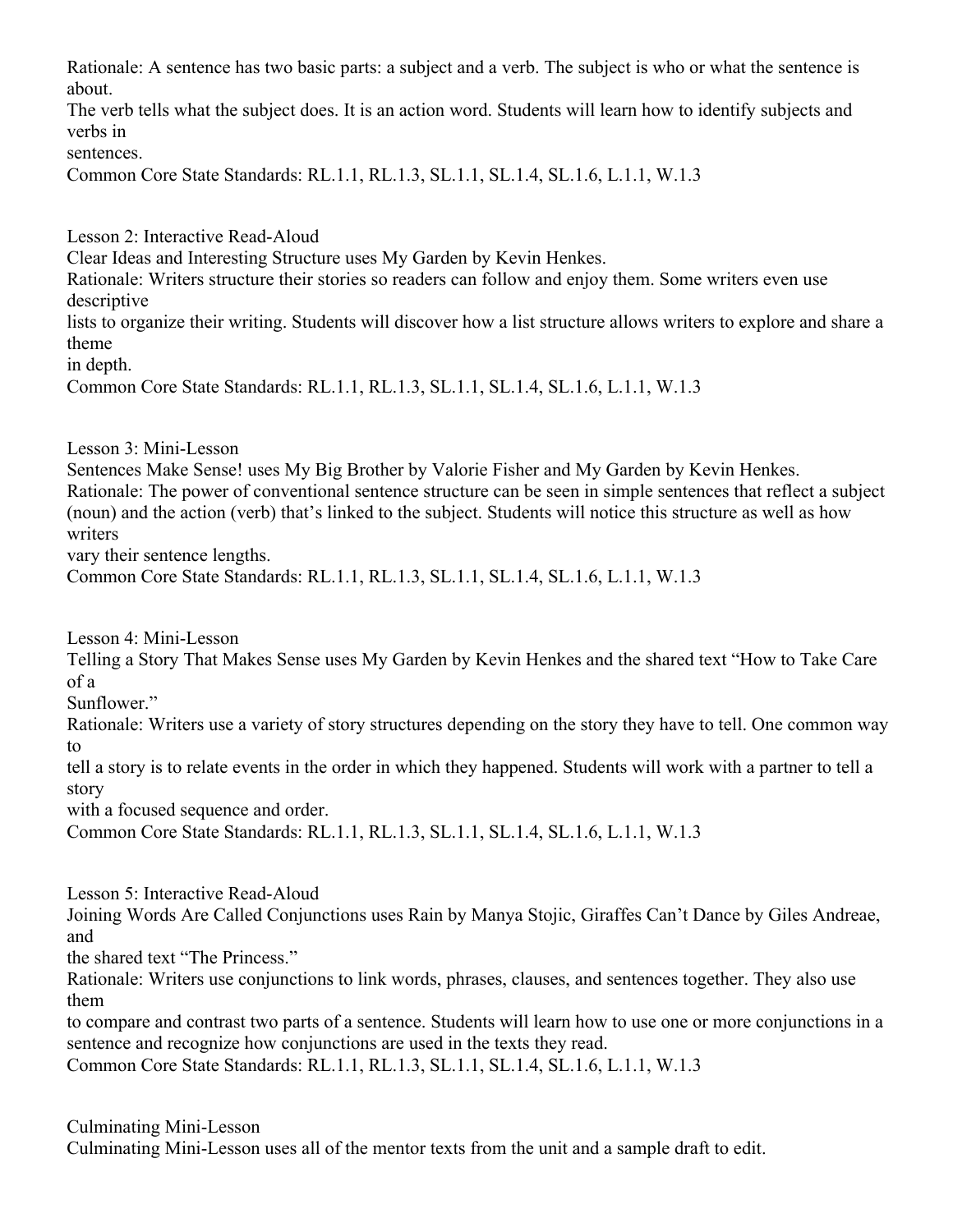Rationale: Writers adhere to grammatical structures and make conventional decisions when they write. Students

will remember that all sentences begin with a capital letter and end with an appropriate end mark; that every sentence has a subject (noun) and a verb in order to make it complete; and that in order to make sentences interesting, writers often use precise nouns, exciting adjectives, and powerful verbs. Common Core State Standards: RL.1.1, RL.1.3, SL.1.1, SL.1.4, SL.1.6, L.1.1, L.1.2

## **Integration of Career Readiness, Life Literacies and Key Skills**

Students will establish and follow rules, routines, and responsibilities throughout the year.

| <b>TECH.9.4.2.CI</b> | Creativity and Innovation                                                                                   |
|----------------------|-------------------------------------------------------------------------------------------------------------|
| TECH.9.4.2.IML.1     | Identify a simple search term to find information in a search engine or digital resource.                   |
| TECH.9.4.2.TL.2      | Create a document using a word processing application.                                                      |
| TECH.9.4.2.Cl.1      | Demonstrate openness to new ideas and perspectives (e.g., 1.1.2.CR1a, 2.1.2.EH.1,<br>6.1.2. Civics CM. 2).  |
|                      | Brainstorming can create new, innovative ideas.                                                             |
| TECH.9.4.2.CI.2      | Demonstrate originality and inventiveness in work (e.g., 1.3A.2CR1a).                                       |
| TECH.9.4.2.CT.3      | Use a variety of types of thinking to solve problems (e.g., inductive, deductive).                          |
| TECH.9.4.2.TL.1      | Identify the basic features of a digital tool and explain the purpose of the tool (e.g.,<br>$8.2.2.ED.1$ ). |
|                      | Digital tools and media resources provide access to vast stores of information that can be<br>searched.     |

## **Technology and Design Integration**

Students will edit and publish wriitten work using computers in the computer lab.

| TECH.8.1.2       | Educational Technology: All students will use digital tools to access, manage, evaluate, and<br>synthesize information in order to solve problems individually and collaborate and to<br>create and communicate knowledge. |
|------------------|----------------------------------------------------------------------------------------------------------------------------------------------------------------------------------------------------------------------------|
| TECH.8.1.2.B     | Creativity and Innovation: Students demonstrate creative thinking, construct knowledge<br>and develop innovative products and process using technology.                                                                    |
| TECH.8.1.2.A.2   | Create a document using a word processing application.                                                                                                                                                                     |
| TECH.8.1.2.A.CS1 | Understand and use technology systems.                                                                                                                                                                                     |
| TECH.8.1.2.B.CS2 | Create original works as a means of personal or group expression.                                                                                                                                                          |
| TECH.8.1.2.C.CS1 | Interact, collaborate, and publish with peers, experts, or others by employing a variety of<br>digital environments and media.                                                                                             |
| TECH.8.1.2.B.1   | Illustrate and communicate original ideas and stories using multiple digital tools and<br>resources.                                                                                                                       |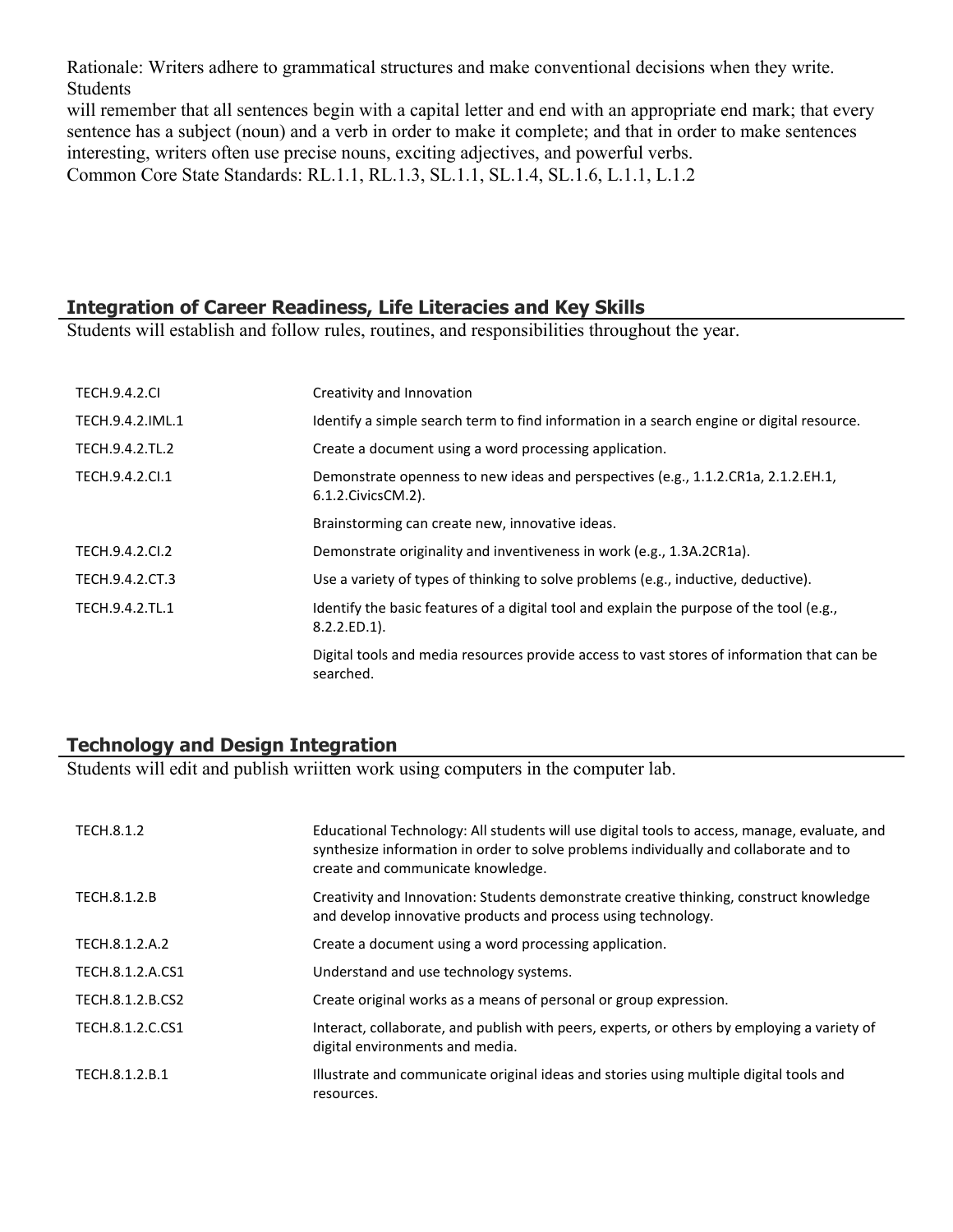# **Interdisciplinary Connections**

English language grammar and writing conventions are necessary in all disciplines.

## **Differentiation**

- Understand that gifted students, just like all students, come to school to learn and be challenged.
- Pre-assess your students. Find out their areas of strength as well as those areas you may need to address before students move on.
- Consider grouping gifted students together for at least part of the school day.
- Plan for differentiation. Consider pre-assessments, extension activities, and compacting the curriculum.
- Use phrases like "You've shown you don't need more practice" or "You need more practice" instead of words like "qualify" or "eligible" when referring to extension work.
- Encourage high-ability students to take on challenges. Because they're often used to getting good grades, gifted students may be risk averse.
- **Definitions of Differentiation Components**:
	- $\circ$  Content the specific information that is to be taught in the lesson/unit/course of instruction.
	- o Process how the student will acquire the content information.
	- o Product how the student will demonstrate understanding of the content.
	- o Learning Environment the environment where learning is taking place including physical location and/or student grouping

#### **Differentiation occurring in this unit:**

Student Strengths and weaknesses will be assessed and monitored, and individualized/differentiated learning will be assigned as appropriate.

#### **Modifications & Accommodations**

IEP accommodations, and modifications will be in place, and teacher assigned modifications and accommodations will be assigned, assessed, and monitored as deemed necessary.

Follow IEP accommodations and differentiate materials, project requirements as needed.

Refer to QSAC EXCEL SMALL SPED ACCOMMOCATIONS spreadsheet in this discipline.

#### **Modifications and Accommodations used in this unit:**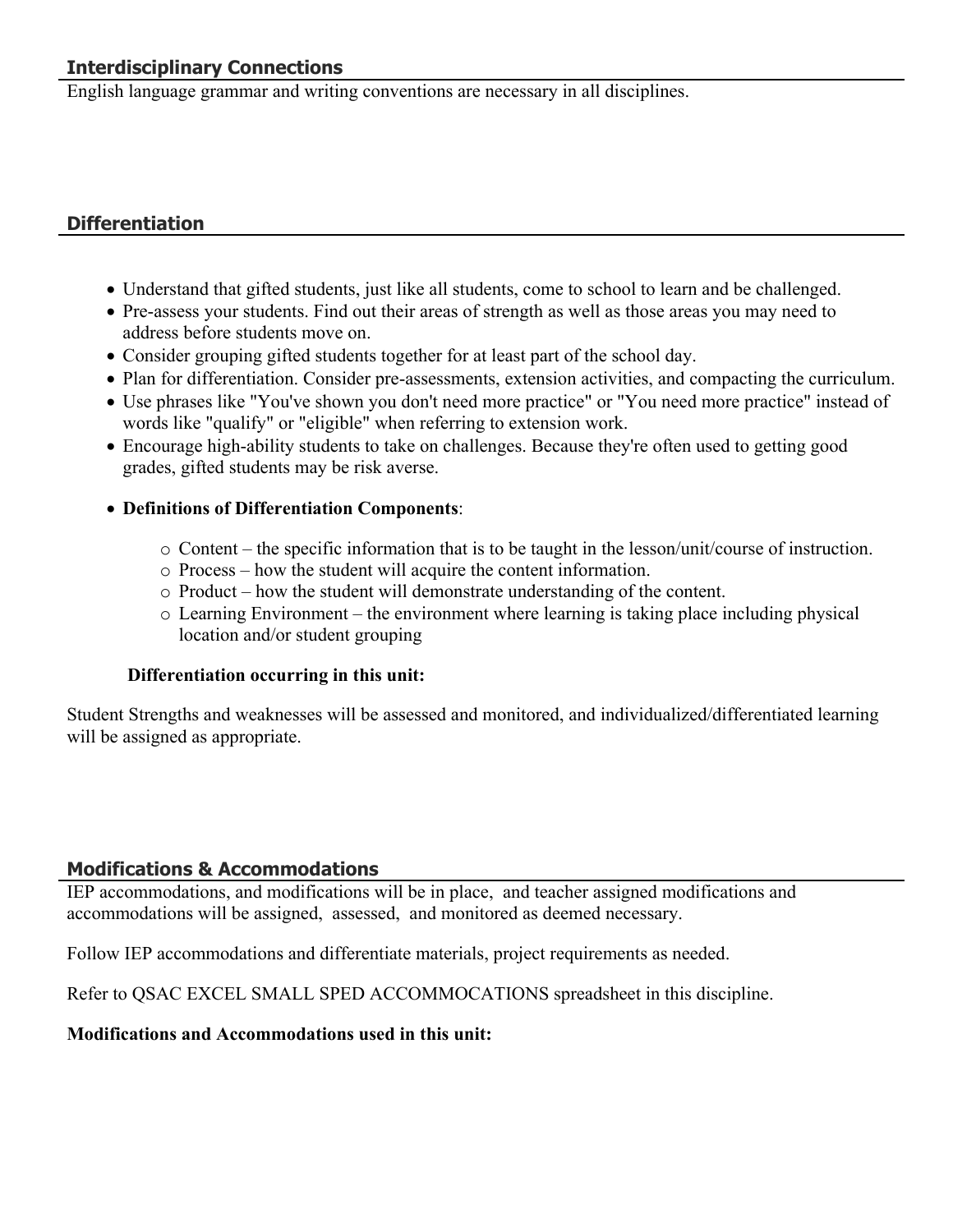## **Formative Assessments**

Assessment allows both instructor and student to monitor progress towards achieving learning objectives, and can be approached in a variety of ways. **Formative assessment** refers to tools that identify misconceptions, struggles, and learning gaps along the way and assess how to close those gaps. It includes effective tools for helping to shape learning, and can even bolster students' abilities to take ownership of their learning when they understand that the goal is to improve learning, not apply final marks (Trumbull and Lash, 2013). It can include students assessing themselves, peers, or even the instructor, through writing, quizzes, conversation, and more. In short, formative assessment occurs throughout a class or course, and seeks to improve student achievement of learning objectives through approaches that can support specific student needs (Theal and Franklin, 2010, p. 151).

## **Formative Assessments used in this unit:**

**Discussions** 

Writing practice and worksheets

Teacher conferences

Teacher Observations

## **Benchmark Assessments**

Writing Sample assessment given twice a year

**Benchmark Assessments** are given periodically (e.g., at the end of every quarter or as frequently as once per month) throughout a school year to establish baseline achievement data and measure progress toward a standard or set of academic standards and goals.

#### **Schoolwide Benchmark assessments:**

Aimsweb benchmarks 3X a year

Linkit Benchmarks 3X a year

DRA

## **Additional Benchmarks used in this unit:**

## **Summative Assessments**

**summative assessments** evaluate student learning, knowledge, proficiency, or success at the conclusion of an instructional period, like a unit, course, or program. Summative assessments are almost always formally graded and often heavily weighted (though they do not need to be). Summative assessment can be used to great effect in conjunction and alignment with formative assessment, and instructors can consider a variety of ways to combine these approaches.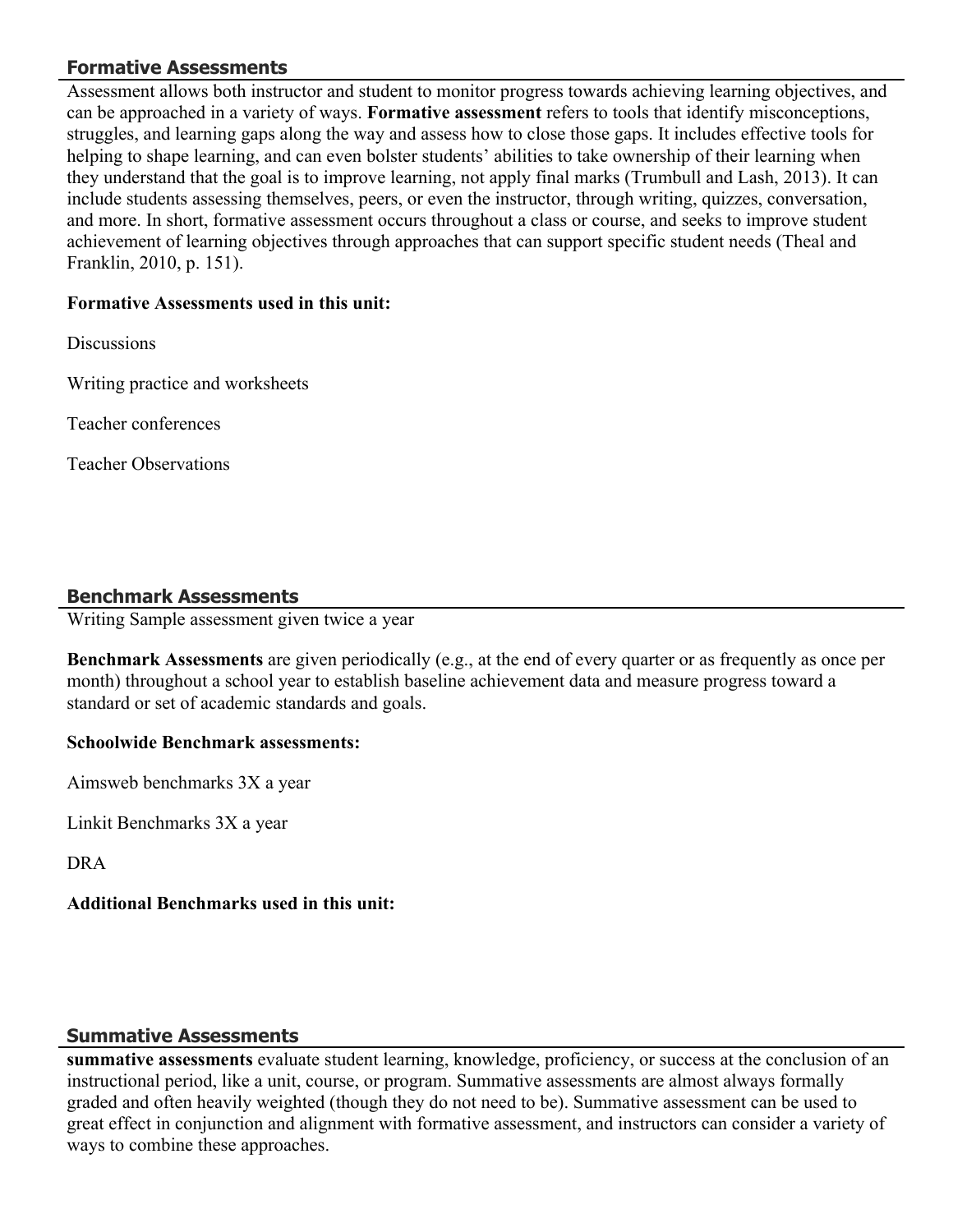#### **Summative assessments for this unit:**

Assessments on grammar and writing conventions as developed in the units.

Teacher made assessments for grammar and writing conventions.

## **Instructional Materials**

Schoolwide, Inc. "Grammar grade 1" teacher instructional unit

Mentor texts:

Mentor Texts Giraffes Can't Dance by Giles Andreae How Are You Peeling? by Saxton Freymann and Joost Elffers I Love My New Toy! by Mo Willems If You Were a Verb by Michael Dahl If You Were an Adjective by Michael Dahl Knuffle Bunny Free: An Unexpected Diversion by Mo Willems My Big Brother by Valorie Fisher My Garden by Kevin Henkes Rain by Manya Stojic Read Anything Good Lately? by Susan Allen and Jane Lindaman Shared Texts "Bernie the Elephant" "How to Take Care of a Sunflower" "Identifying the Action: Batter Up!" "My Birthday" "The Princess"

Additional instructional worksheets and lessons as deemed needed by individuals and classes.

Smartboard tutorials

#### **Standards**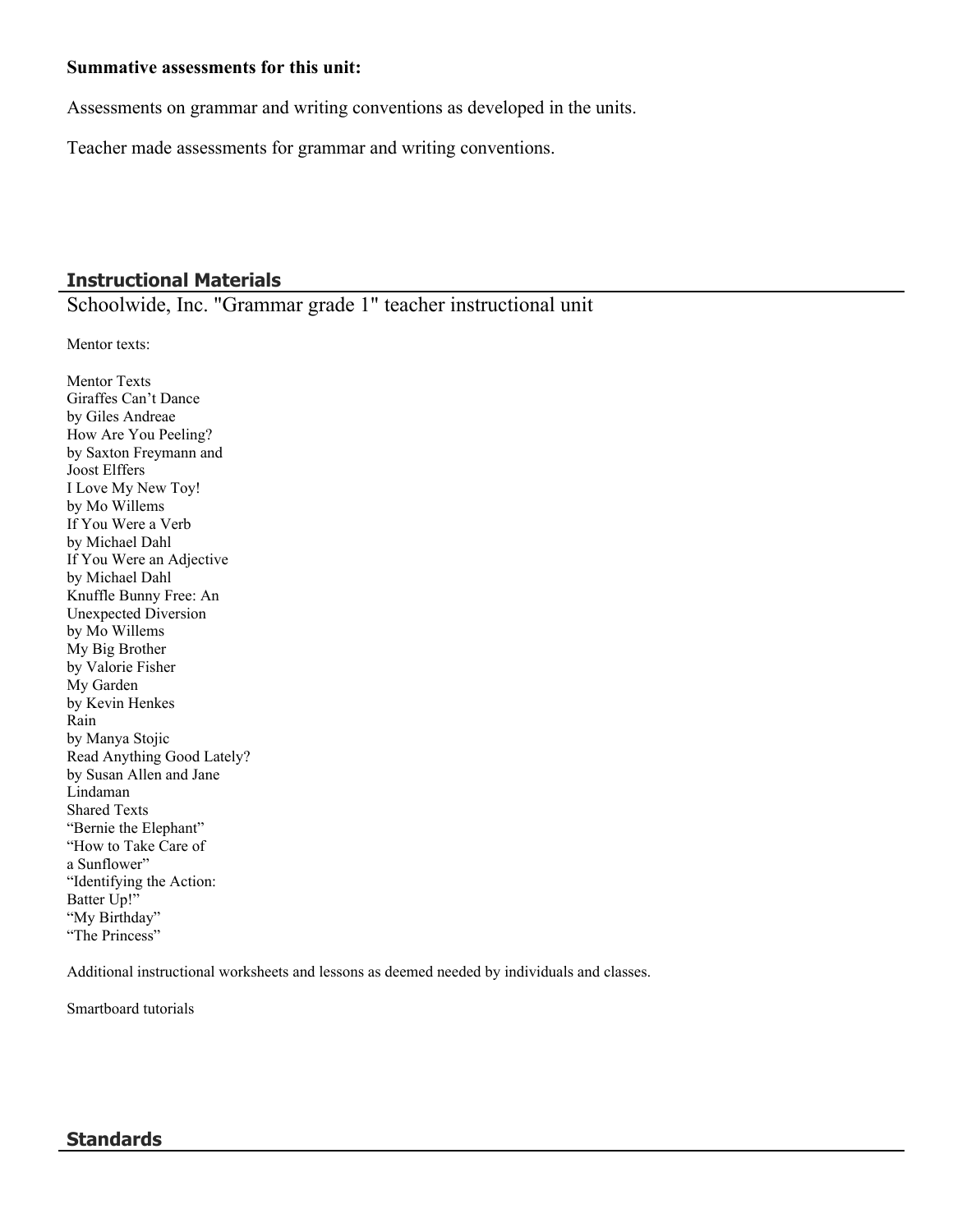| LA.L.1.1.   | Produce and expand complete simple and compound declarative, interrogative,<br>imperative, and exclamatory sentences in response to prompts.           |
|-------------|--------------------------------------------------------------------------------------------------------------------------------------------------------|
| LA.L.1.2    | Demonstrate command of the conventions of standard English capitalization, punctuation,<br>and spelling when writing.                                  |
| LA.RL.1.5   | Explain major differences between books that tell stories and books that give information,<br>drawing on a wide reading of a range of text types.      |
| LA.RL.1.6   | Identify who is telling the story at various points in a text.                                                                                         |
| LA.RL.1.7   | Use illustrations and details in a story to describe its characters, setting, or events.                                                               |
| LA.RL.1.8   | (Not applicable to literature)                                                                                                                         |
| LA.RL.1.9   | Compare and contrast the adventures and experiences of characters in stories.                                                                          |
| LA.RI.1.3   | Describe the connection between two individuals, events, ideas, or pieces of information<br>in a text.                                                 |
| LA.SL.1.2   | Ask and answer questions about key details in a text read aloud or information presented<br>orally or through other media.                             |
| LA.L.1.2.A  | Capitalize dates and names of people.                                                                                                                  |
| LA.SL.1.3   | Ask and answer questions about what a speaker says in order to gather additional<br>information or clarify something that is not understood.           |
| LA.L.1.2.B  | Use end punctuation for sentences.                                                                                                                     |
| LA.L.1.2.C  | Use commas in dates and to separate single words in a series.                                                                                          |
| LA.L.1.2.D  | Use conventional spelling for words with common spelling patterns and for frequently<br>occurring irregular words.                                     |
| LA.L.1.2.E  | Spell untaught words phonetically, drawing on phonemic awareness and spelling<br>conventions.                                                          |
| LA.SL.1.5   | Add drawings or other visual displays to descriptions when appropriate to clarify ideas,<br>thoughts, and feelings.                                    |
| LA.SL.1.6   | Produce complete sentences when appropriate to task and situation.                                                                                     |
| LA.L.1.1    | Demonstrate command of the conventions of standard English grammar and usage when<br>writing or speaking.                                              |
| LA.L.1.1.A  | Print all upper- and lowercase letters.                                                                                                                |
| LA.L.1.1.B  | Use common, proper, and possessive nouns.                                                                                                              |
| LA.L.1.1.C  | Use singular and plural nouns with matching verbs in basic sentences (e.g., He hops; We<br>hop).                                                       |
| LA.L.1.1.D  | Use personal, possessive, and indefinite pronouns (e.g., I, me, my; they, them, their,<br>anyone, everything).                                         |
| LA.SL.1.1.A | Follow agreed-upon norms for discussions (e.g., listening to others with care, speaking one<br>at a time about the topics and texts under discussion). |
| LA.SL.1.1.B | Build on others' talk in conversations by responding to the comments of others through<br>multiple exchanges.                                          |
| LA.L.1.1.E  | Use verbs to convey a sense of past, present, and future (e.g., Yesterday I walked home;<br>Today I walk home; Tomorrow I will walk home).             |
| LA.SL.1.1.C | Ask questions to clear up any confusion about the topics and texts under discussion.                                                                   |
| LA.RL.1.1   | Ask and answer questions about key details in a text.                                                                                                  |
| LA.L.1.1.G  | Use frequently occurring conjunctions (e.g., and, but, or, so, because).                                                                               |
| LA.RL.1.3   | Describe characters, settings, and major event(s) in a story, using key details.                                                                       |